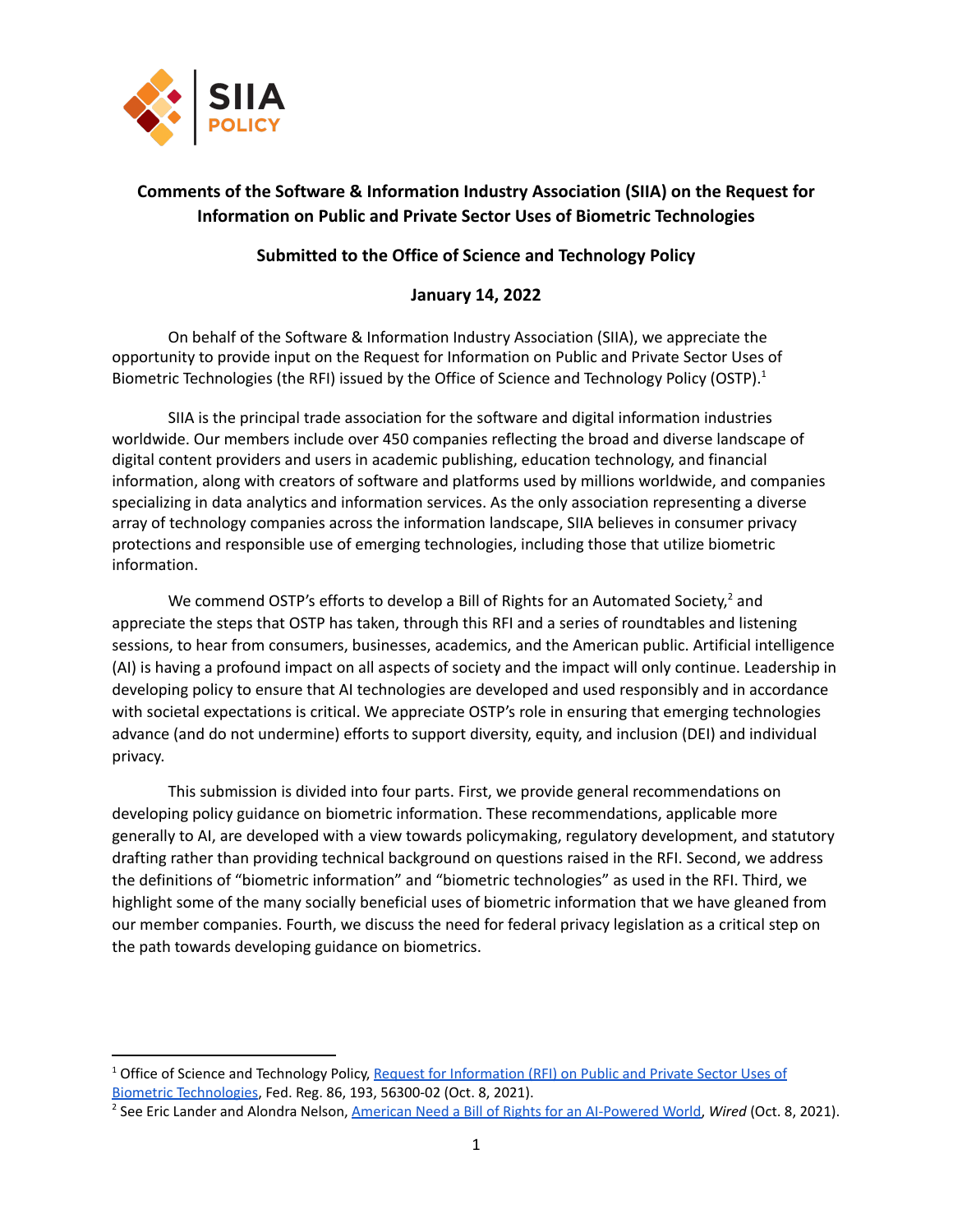

# **Guiding Principles for Developing Policy on Biometric Information and Biometric Technologies**

One of the challenges inherent in developing governance rules for emerging technologies is that the technologies are constantly evolving. Business and consumers alike need predictability and as a society it is important that we develop practical guardrails to ensure responsible collection and use. We are encouraged by OSTP's focus on the *uses* of biometric information. We believe that focusing on uses is a prudent way to approach the development of guiding principles and regulatory and legislative recommendations.

Building on the approach taken in the RFI, we offer for consideration several guiding principles as OSTP continues its work on biometrics and on the broader Bill of Rights for an Automated Society. Overall, we believe the goal should be for a flexible policy and regulatory framework that will promote both innovation and responsible use—including uses of biometric information that benefit marginalized communities—and establish necessary guardrails that reflect societal norms and expectations.

First, we recommend that OSTP adopt a **technology-neutral approach** to developing policy. We believe the focus should be on transparency, information collection, and information use rather than the technological tools— and the underlying algorithms—that facilitate that collection and use. The distinction may be subtle, but it is an important one. Biometric information may be collected through numerous technologies and a one-size-fits-all approach will not be sufficiently flexible to provide a groundwork as advances occur. In most cases, a piece of software is not inherently good or bad—much like a hammer is neither good nor bad—and the key is to focus on how the software—or hammer—is used in practice. 3

Second, we recommend that OSTP look to develop a **risk-based approach**. With respect to the field of biometrics, there is a range of risks to individual rights and other values depending on the type of information collected, how that information is stored and used, and what consumers' expectations are. For example, use of a fingerprint for the sole purpose of verifying identity to unlock a smartphone represents a low-risk situation; so, too, is using biometric information for facial authentication to assist educators in comparing a prior image of the individual to themselves to ensure the proper individual is taking an exam. Many companies use biometric tools strictly for identifying and authenticating consumers with strict use and storage restrictions on that information. These circumstances are likely to result in less risk that consumer data will be re-processed or shared for a secondary purpose. On the other hand, a government-run mass surveillance program using facial recognition that compares faces to images in a large database without restriction represents a high-risk situation; this can occur in a less transparent environment, without consent, where there is a potential for information asymmetry and infringement of constitutionally protected rights.

Responsibility, security, and accountability for biometric information should be commensurate with risk. One way to think about how to build out a risk-based approach is to identify the potential harms—such as discrimination and privacy violations—that could arise out of use, misuse, or abuse of biometric information and design contextualized collection and use restrictions to prevent those harms.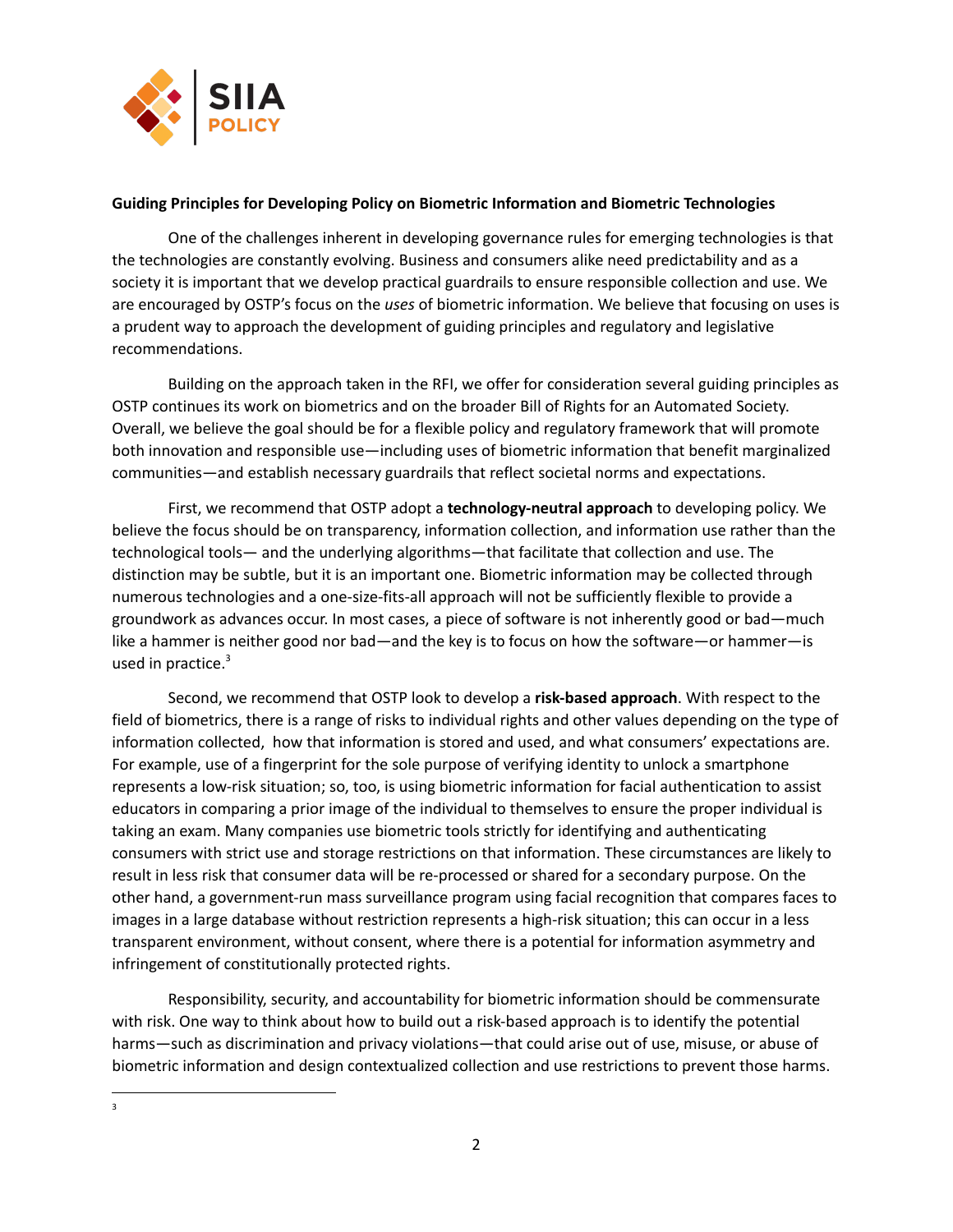

The harms should be measured based on injury-in-fact to the consumer and consumer expectations. We believe such restrictions or guardrails are critical, but they should be as narrowly tailored as possible to support innovation and positive use cases that benefit society.

Third, we recommend that OSTP support efforts currently underway in the U.S. government to develop **guidelines for responsible and ethical use** of AI technologies – which should include those technologies that collect and use biometric information. The work of the National Institute of Standards and Technology (NIST) in developing a risk management framework and establishing guidelines to address algorithmic bias is especially encouraging.<sup>4</sup> NIST has also led many efforts to shape the very first, overarching technical standards and testing for biometrics, starting decades prior to the widespread use of biometrics in routine consumer transactions that we see today. <sup>5,</sup> Alignment of key stakeholders, including industry groups, government stakeholders, private companies, and consumer advocacy groups to existing principles and standards like those adopted by NIST will lead to further harmonization of policy and technical foundations for how biometric information is collected and used.

Fourth, we recommend that OSTP **distinguish between public and private** collection and use of biometric information.

In the private context, we note that many companies have built robust frameworks for assessing how they collect and use biometric information. Our members are using biometrics in a wide variety of safe, effective, and efficient applications and contexts that present many benefits to stakeholders and the public, are done in a transparent manner and in accord with consumer expectations. Our members adhere to industry standards and many have established self-regulatory frameworks and principles<sup>6</sup> to ensure pre- and post- deployment impact assessments are conducted both prior to collection of biometric information and upon use of that information for various purposes.

In addition, some companies have proactively chosen to curb some forms of biometrics, including the use of facial recognition technologies, by placing moratoriums on public sector sales, or determining it would be best not to offer the technology at all, due to findings about inappropriate use in public settings.<sup>7</sup> We would encourage OSTP to foster these efforts and focus efforts towards policy that would promote these frameworks and provide appropriate checks on the highest risk situations.<sup>8</sup>

<sup>&</sup>lt;sup>4</sup> See NIST, AI Risk [Management](https://www.nist.gov/system/files/documents/2021/12/14/AI%20RMF%20Concept%20Paper_13Dec2021_posted.pdf) Framework Concept Paper (Dec. 13, 2021); NIST, A Proposal for [Managing](https://nvlpubs.nist.gov/nistpubs/SpecialPublications/NIST.SP.1270-draft.pdf) and Identifying Bias in Artificial [Intelligence](https://nvlpubs.nist.gov/nistpubs/SpecialPublications/NIST.SP.1270-draft.pdf) (June 2021).

<sup>5</sup> See NIST, [Biometrics](https://www.nist.gov/programs-projects/biometrics).

<sup>&</sup>lt;sup>6</sup> See, e.g., Adobe, Ethical [Approach](https://www.adobe.com/about-adobe/aiethics.html) to AI; Google, AI [Principles](https://www.blog.google/technology/ai/ai-principles/).

<sup>7</sup> See Taylor Kay Lively, Facial Recognition in the US: Privacy Concerns and Legal [Developments,](https://www.asisonline.org/security-management-magazine/monthly-issues/security-technology/archive/2021/december/facial-recognition-in-the-us-privacy-concerns-and-legal-developments/) *Security Technology* (Dec. 2021).

<sup>&</sup>lt;sup>8</sup> With respect to personal consumer devices (laptops, cell phones, etc.), that use biometric information for facial recognition, many private companies have built-in consumer engagement features that allow consumers to determine the specific uses of the technology, how the technology uses the information and what decisions and outputs are then gathered from that application. This empowers consumers about how their own information is and will be used.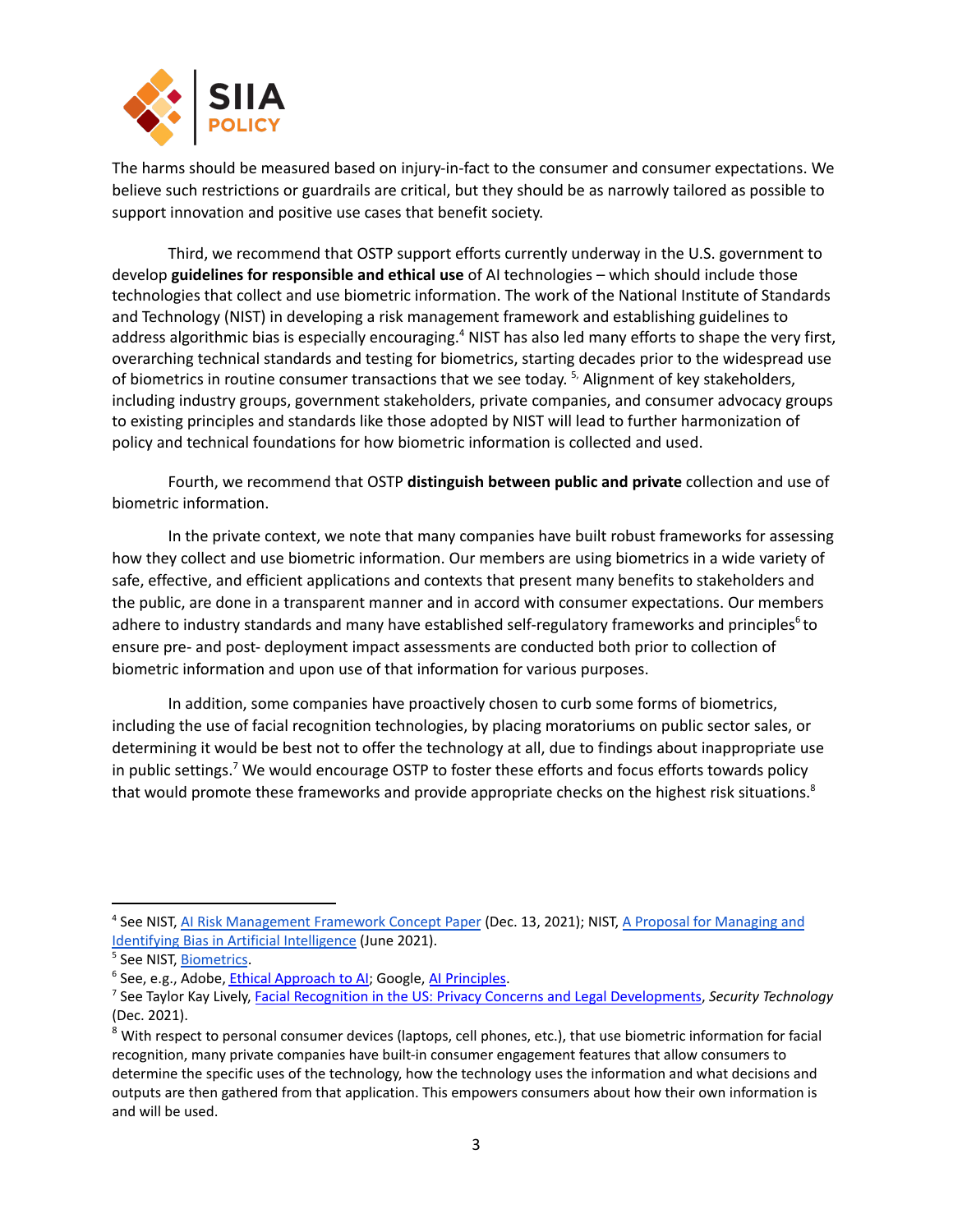

The public sector or government experience with biometric information presents a different situation and we believe that OSTP can play an important role in guiding the government's collection and use of such information.

Governments can make use of biometric information to verify access to benefits, for national security, public safety, and law enforcement purposes, to counter fraud, to assist in providing public health services, and so on. Yet there is limited guidance on how the federal government *should* be collecting and using biometric information. Questions abound about what biometric information the government may appropriately collect, how that information is obtained, and how the information is used consistent with the rights guaranteed by the Constitution.<sup>9</sup> Concerns have been raised about whether the Fourth Amendment provides sufficient protection to individuals—and clarity to government actors—about what information may be collected and how it can be used.<sup>10</sup> Congress has introduced several bills that would direct the U.S. government on use (or non-use) of facial recognition technologies,  $11$  yet much can be accomplished through Executive Branch action alone. Many states and local governments are grappling with this issue.<sup>12</sup> It is important that the federal government confront these issues and provide a model for the nation.

#### **Defining Biometric Information and Biometric Technologies**

In this part of our submission, we address the definitions of key terms as they appear in the RFI and offer suggestions on how to amend these definitions to support OSTP's policy making efforts.

Biometrics is a category that has been subject to many definitions. As in other areas of advanced technology, including artificial intelligence more generally, it is important to get the definitions right in the first instance. With the Constitution's Bill of Rights as a comparison, we recommend that OSTP

<sup>9</sup> See, e.g., Matthew Doktor, Facial Recognition and the Fourth [Amendment](https://scholarship.law.uc.edu/cgi/viewcontent.cgi?article=1391&context=uclr) in the Wake of *Carpenter v. United [States](https://scholarship.law.uc.edu/cgi/viewcontent.cgi?article=1391&context=uclr)*, *Univ. of Cincinnati L. Rev.*, v.89, issue 2, at 552-74 (2021); Glenn Gerstell, "Failing to Keep Pace: The Cyber Threat and Its Implications for Our Privacy Laws," remarks to Georgetown Cybersecurity Law Institute (May 23, 2018) (reprinted at *[Lawfare](https://www.lawfareblog.com/nsa-general-counsel-glenn-gerstell-remarks-georgetown-cybersecurity-law-institute)*).

 $10$  Ibid.

<sup>&</sup>lt;sup>11</sup> See, e.g., H.R.3907 (117th Cong.), **Facial Recognition and Biometric Technology [Moratorium](https://www.congress.gov/bill/117th-congress/house-bill/3907/text) Act of 2021 (June** 2021) (proposing to "prohibit federal government use of facial recognition technologies, provide a private right of action, and remove federal aid from agencies using the technology"); S.1265 (117th Cong.), The [Fourth](https://www.congress.gov/bill/117th-congress/senate-bill/1265/actions) [Amendment](https://www.congress.gov/bill/117th-congress/senate-bill/1265/actions) Is Not For Sale Act (Apr. 2021) (proposing to "prohibit law enforcement from purchasing personal data without a warrant and prevent law enforcement and intelligence agencies from buying illegitimately obtained data"); see also S.3035 (117th Cong.), [Government](https://www.congress.gov/bill/117th-congress/senate-bill/3035/) Ownership and Oversight of Data in Artificial Intelligence Act of [2021](https://www.congress.gov/bill/117th-congress/senate-bill/3035/) (Nov. 2021) (proposing interagency working group to develop guidance for the federal government and contractors around the development and use of AI).

<sup>&</sup>lt;sup>12</sup> Several states have passed laws governing the public use of facial recognition technology, a subset of biometrics. Virginia and Pennsylvania require prior legislative approval before deploying facial recognition technologies, and states like Massachusetts, Utah, Kentucky, and Louisiana require law enforcement to submit written requests to the state agency that stores the database. Some states, including Massachusetts, Washington, and Maine, have placed additional administrative requirements like obtaining a warrant or court order or meeting a probable cause standard on government entities, while the state of Washington requires public entities and law enforcement to obtain public notice, hold community meetings, and publish an accountability report prior to using facial recognition. California, Mississippi, and Massachusetts have banned local government use of facial recognition. Other states have enacted narrow bans on the use of police body cameras that have facial recognition.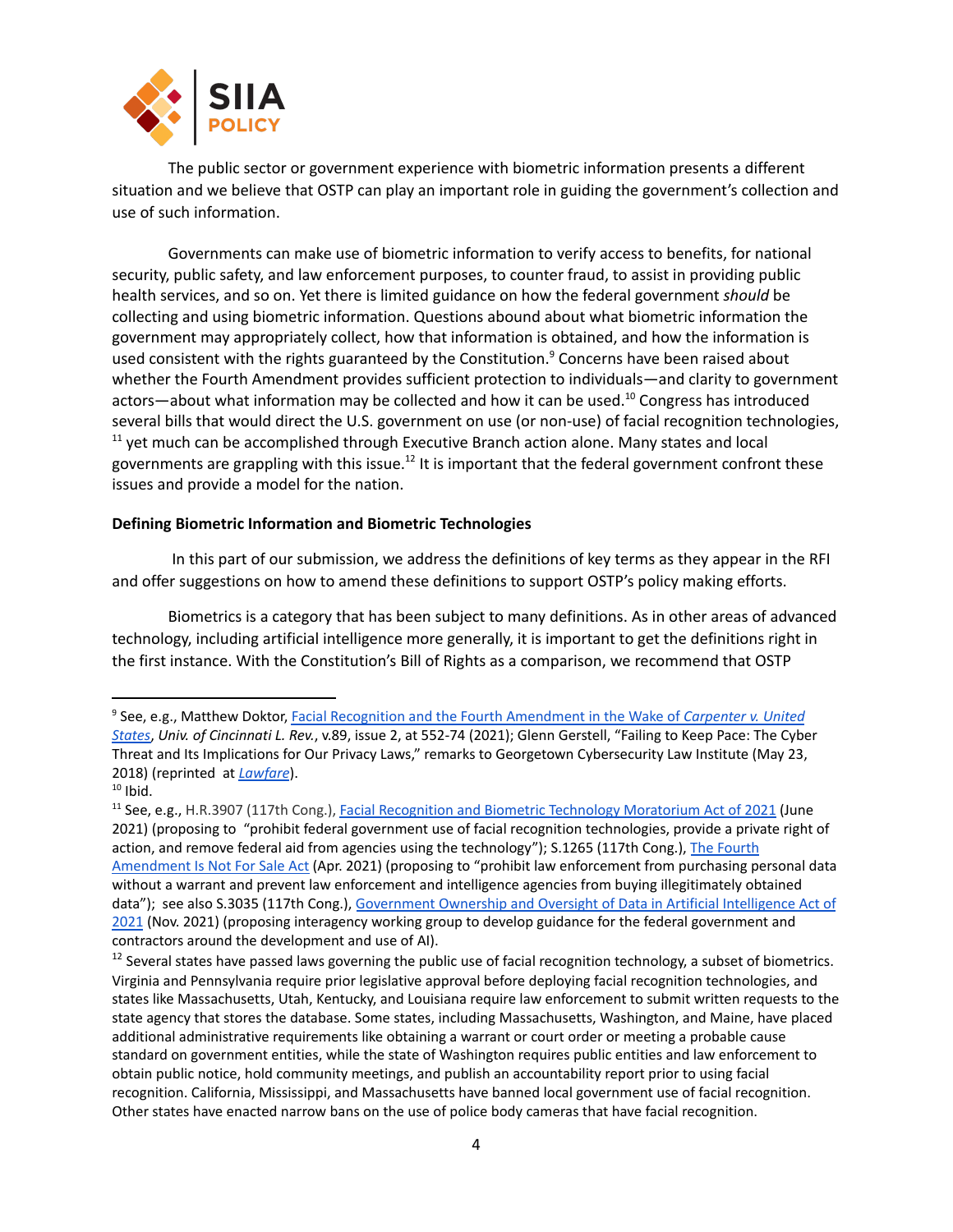

ensure that guiding principles are sufficiently flexible to survive technological advances. At the same time, to the extent OSTP's efforts will ground future regulatory action and lawmaking, there is a risk that definitions with too much flexibility could render enforcement and oversight impractical and have unforeseen, negative consequences.

As OSTP continues in its efforts to assess how biometric information is collected and used and the impacts that biometric technologies have, we recommend that OSTP focus its definitions in the following ways.

First, we recommend that OSTP limit the definition of "biometric information" to measurements of immutable physical characteristics. The definition used in the RFI – "any measurements or derived data of an individual's physical (e.g., DNA, fingerprints, face or retina scans) and behavioral (e.g., gestures, gait, voice) characteristics" – goes beyond this by including "derived data" in the definition.

We are aware of no existing legal precedent that defines biometric information to include information *derived from* physical characteristics. We are concerned that including "derived data" in the definition could lead to policy that does not sufficiently target the core issues around biometric information and, potentially, is used to ground formal guidance or rules that would be virtually impossible to comply with. This, in turn, will make it more challenging to ensure that public and private actors are meeting whatever obligations they may have to treat biometric information with special care and generate unpredictability among the public about what is and is not allowable.

We consider biometric information to refer to immutable physical characteristics – such as fingerprints, retinas, DNA, and facial features – that can be used for authentication or recognition, which OSTP defines to include both "verification" and "identification". This accords with definitions that are used by the Department of Homeland Security (DHS) and NIST. DHS, for example, describes biometrics as "unique physical characteristics, such as fingerprints, that can be used for automated recognition."<sup>13</sup> NIST offers several definitions, each referring to physical and/or behavioral characteristics, rather than derivations from these characteristics.<sup>14</sup> The Code of Federal Regulations and the U.S. Code use definitions that are generally aligned with these.<sup>15</sup>

<sup>&</sup>lt;sup>13</sup> See Dept. of Homeland Security, **Biometrics**.

<sup>&</sup>lt;sup>14</sup> See NIST Computer Security Resource Center, [Biometrics](https://csrc.nist.gov/topics/technologies/biometrics).

<sup>&</sup>lt;sup>15</sup> See 5 CFR 850.103 ("Biometrics means the technology that converts a unique characteristic of an individual into a digital form, which is then interpreted by a computer and compared with a digital exemplar copy of the characteristic stored in the computer. Among the unique characteristics of an individual that can be converted into a digital form are voice patterns, fingerprints, and the blood vessel patterns present on the retina of one or both eyes."); 21 CFR 1300.03 ("Biometric authentication means authentication based on measurement of the individual's physical features or repeatable actions where those features or actions are both distinctive to the individual and measurable."); 27 CFR 73.3 ("Biometrics. A method of verifying an individual's identity based on measurement of the individual's physical feature(s) or repeatable action(s) where those features and/or actions are both unique to that individual and measurable."); 34 CFR 99.3 ("Biometric record as used in the definition of *personally identifiable information,* means a record of one or more measurable biological or behavioral characteristics that can be used for automated recognition of an individual. Examples include fingerprints; retina and iris patterns; voiceprints; DNA sequence; facial characteristics; and handwriting."); see also 46 USC 70123 ("For the purposes of this section, the term 'biometric identification' means use of fingerprint and digital photography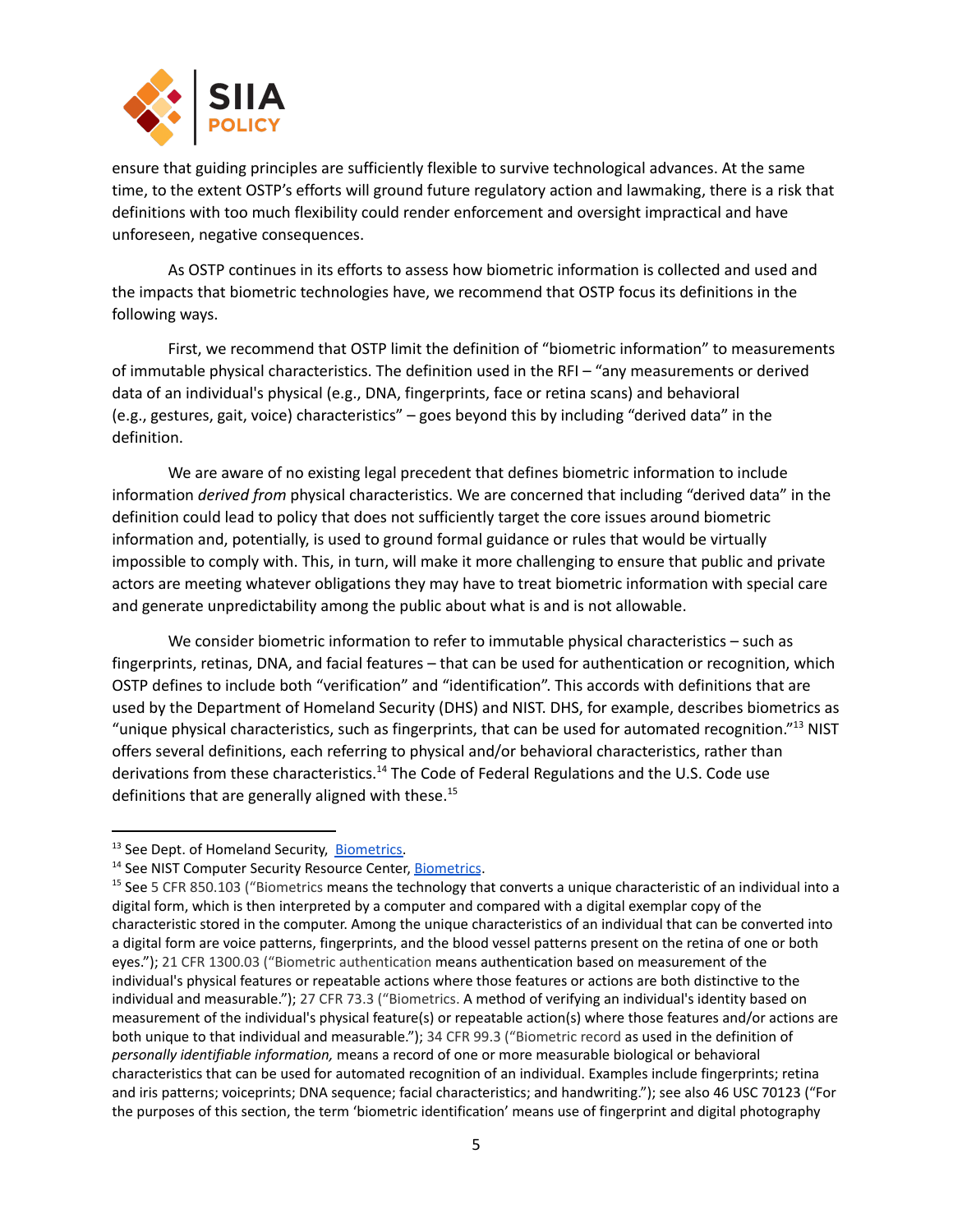

Likewise, jurisdictions that have enacted laws on biometric information have not expanded it to include derivations of physical or behavioral characteristics. The Illinois Biometric Information Privacy Act (BIPA), one of the most extensive biometrics-related legislation enacted at the state level, "does not include information derived from items or procedures excluded under the definition of biometric identifiers." 16

Second, we have concerns that including "behavioral characteristics" in the definition will present challenges for policy guidance on the collection and use of information based on immutable physical characteristics. Information based on gestures, gait, signature, keystrokes, and so on are often highly situation dependent and subject to environment-based stressors or emotional reactions like fatigue, happiness, and so on. While there may be value in developing guidelines for how public and private actors collect and use such information, we believe this should be done outside the context of biometrics. These types of information are less reliable for verification and identification purposes as they are not immutable. We would also exclude voice recordings, digital photographs, and speech-to-text services for similar reasons. Expanding the category of biometric information to include personal information or personally identifiable information is a form of mission creep that will have unknown consequences. In this regard, we recommend that approach taken by Illinois in BIPA, which excludes "writing samples, written signatures, photographs, human biological samples used for valid scientific testing or screening, demographic data, tattoo descriptions, or physical descriptions such as height, weight, hair color, or eye color."<sup>17</sup>

Third, we urge OSTP to focus the term "biometric technologies" to those uses of biometric information for recognition – identification and authentication – and not include those technologies that draw inferences based on biometric information. We believe that a focus on identification and authentication will provide a strong groundwork for setting policy around biometrics without introducing a significant amount of uncertainty introduced by extending policy to those technologies that may use biometric information to draw inferences.

Identification and authentication are related but distinct uses of biometric information. While subtle, the difference between the two is that biometric identification is a process that captures biometric information and then compares it to a large database of stored biometric information in order

images and facial and iris scan technology and any other technology considered applicable by the Department of Homeland Security.").

<sup>&</sup>lt;sup>17</sup> 740 ILCS 14, sec. 10, Illinois Biometric [Information](https://www.ilga.gov/legislation/ilcs/ilcs3.asp?ActID=3004&ChapterID=57) Privacy Act of 2008. Nevertheless, we do not recommend BIPA as a model for liability. BIPA's statutory violation provisions have led to an avalanche of lawsuits for statutory damages without a showing of injury or harm or improper use of biometric information, including lawsuits based on routine employer practices, cybersecurity breaches, and other topics. See, e.g., Illinois Policy Institute, [Illinois](https://www.illinoispolicy.org/illinois-employers-flooded-with-class-action-lawsuits-stemming-from-biometric-privacy-law/) employers flooded with [class-action](https://www.illinoispolicy.org/illinois-employers-flooded-with-class-action-lawsuits-stemming-from-biometric-privacy-law/) lawsuits stemming from biometric privacy law (October 2017); Roy Maurer, SHRM, TopGolf Settles [Biometric](https://www.shrm.org/resourcesandtools/hr-topics/technology/pages/topgolf-settles-biometric-privacy-lawsuit.aspx) Privacy Lawsuit (July 19, 2021); BlankRome, [Analyzing](https://www.blankrome.com/publications/analyzing-bipas-newest-class-action-trend-targeting-use-voice-powered-technologies) BIPAs Newest Class Action Trend: Targeting the Use of [Voice-Powered](https://www.blankrome.com/publications/analyzing-bipas-newest-class-action-trend-targeting-use-voice-powered-technologies) Technologies (Aug. 30, 2021); Buchanan Ingersoll Rooney, [Biometric](https://www.bipc.com/biometric-privacy-laws-create-new-avenue-for-data-breach-class-actions) Privacy Laws Create New [Avenue](https://www.bipc.com/biometric-privacy-laws-create-new-avenue-for-data-breach-class-actions) for Data Breach Class Actions (Nov. 17, 2020). <sup>16</sup> 740 ILCS 14, sec. 10, Illinois Biometric [Information](https://www.ilga.gov/legislation/ilcs/ilcs3.asp?ActID=3004&ChapterID=57) Privacy Act of 2008. BIPA excludes photographs from its definitions of biometric information and identifiers, although we would urge clarity in exempting photographs as this issue has been subject to conflicting judicial interpretations in Illinois. See, e.g., Data [Extracted](https://www.natlawreview.com/article/data-extracted-photographs-covered-under-bipa) from [Photographs:](https://www.natlawreview.com/article/data-extracted-photographs-covered-under-bipa) Covered Under BIPA?, *The National Law Review* (Mar. 25, 2021). Similar language has been proposed in federal bills, including the National Biometric [Information](https://www.congress.gov/bill/116th-congress/senate-bill/4400/text) Privacy Act of 2020 (S. 4400, 116th Cong., Aug. 2020).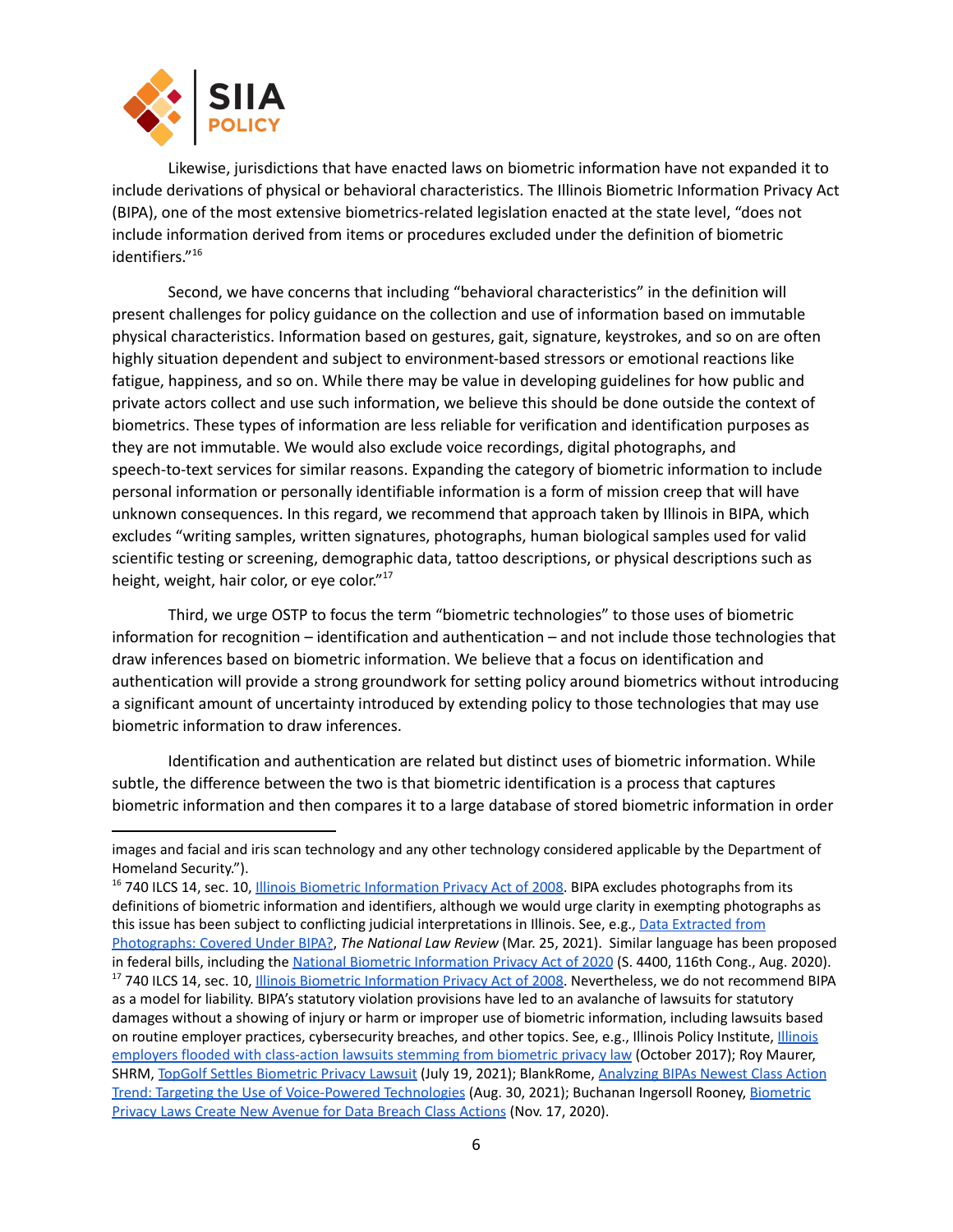

to identify an individual. Law enforcement typically use this type of facial recognition. Contrary to this, biometric authentication involves verifying an individual's identity by comparing it to the same individual's previously provided biometric information. An iPhone uses this type of technology when Face ID is enabled; it is also used, in the education context, for example, to verify that the proper individual is taking an exam. We would urge OSTP to make this distinction clear in any policy guidance arising out of the RFI.

While biometrics may be used, as the RFI states, "for inference of cognitive and/or emotional states," we believe this category of uses should be treated differently. We are concerned that extending any guidance on biometrics to inferential uses could undermine efforts to set clear guardrails and ensure predictability for consumers and businesses alike. Inferential uses, or "soft biometrics," cannot be depended upon, with high accuracy, to identify a person or enable verification of identity.<sup>18</sup> Thus, technologies using biometric information in this manner present a very different risk profile for individual rights and values. We recommend further fact finding on this category of use cases with a focus on the particular risks (and harms) that such technologies may generate.

# **Positive Use Cases of Biometrics**

We listened closely to the comments shared during OSTP's three listening sessions and while we respect the opinions shared, believe it important to highlight some of the beneficial uses of biometric tools. Indeed, despite attention around abuses of biometric information,<sup>19</sup> we believe it is important to recognize the ways in which biometric information can be used to generate socially beneficial uses – including uses that help to remove barriers and provide access to services for marginalized communities. In addition, technologies can use biometric information to create more secure means to authenticate users, contributing to cybersecurity; streamline processes in public health settings; facilitate increased and more efficient access to social benefits; improve public safety; and assist educators across the learning environment.

Tools that gather and use biometric information have the potential to address concerns around diversity, equity, and inclusion and provide services that improve the lives of people from marginalized communities. One example is the biometrics for individuals with disabilities, particularly in instances when these individuals are surfing the web and are required to authenticate their online presence. Features like voice recognition to authenticate web presence could support individuals with physical disabilities. Individuals with sight loss may benefit from a variety of biometric logins, such as fingerprint, face, or iris authentication, which can simplify authentication, for example, when asked to authenticate sight-based CAPTCHA images. Those with dyslexia may also stand to benefit from biometrics, as opposed to strictly memory-based authentication log-in information, like passwords.<sup>20</sup>

<sup>19</sup> See Office of the Privacy Commissioner of Canada, Clearview AI ordered to comply with [recommendations](https://www.priv.gc.ca/en/opc-news/news-and-announcements/2021/an_211214/) to stop [collecting,](https://www.priv.gc.ca/en/opc-news/news-and-announcements/2021/an_211214/) sharing images (Dec. 14, 2021).

<sup>&</sup>lt;sup>18</sup> See, e.g., Abdelgader Abdelwhab and Serestina Viriri, A Survey on Soft Biometrics for Human [Identification,](https://doi.org/10.5772/intechopen.76021) in *Machine Learning and Biometrics*, Jucheng Yang et al., eds. (London: IntechOpen, 2018); U. Park and A. K. Jain, [Face](https://doi.org/10.1109/%20TIFS.2010.2049842) Matching and Retrieval Using Soft [Biometrics](https://doi.org/10.1109/%20TIFS.2010.2049842), *IEEE Transactions on Information Forensics and Security*, v.5, issue 3, at 406-15 (Sept. 2010); A. Dantcheva, What Else Does Your Biometric Data Reveal? A Survey on Soft [Biometrics](https://doi.org/10.1109/TIFS.2015.2480381), 11 *IEEE Transactions on Information Forensics and Security*, v.11, issue 3, at 441-67 (Mar. 2016).

<sup>&</sup>lt;sup>20</sup> See Abby Young-Powell, **Ensuring [Biometrics](https://www.raconteur.net/hr/diversity-inclusion/ensuring-biometrics-work-for-everyone/) Works for Everyone**, *Raconteur* (Feb. 2021).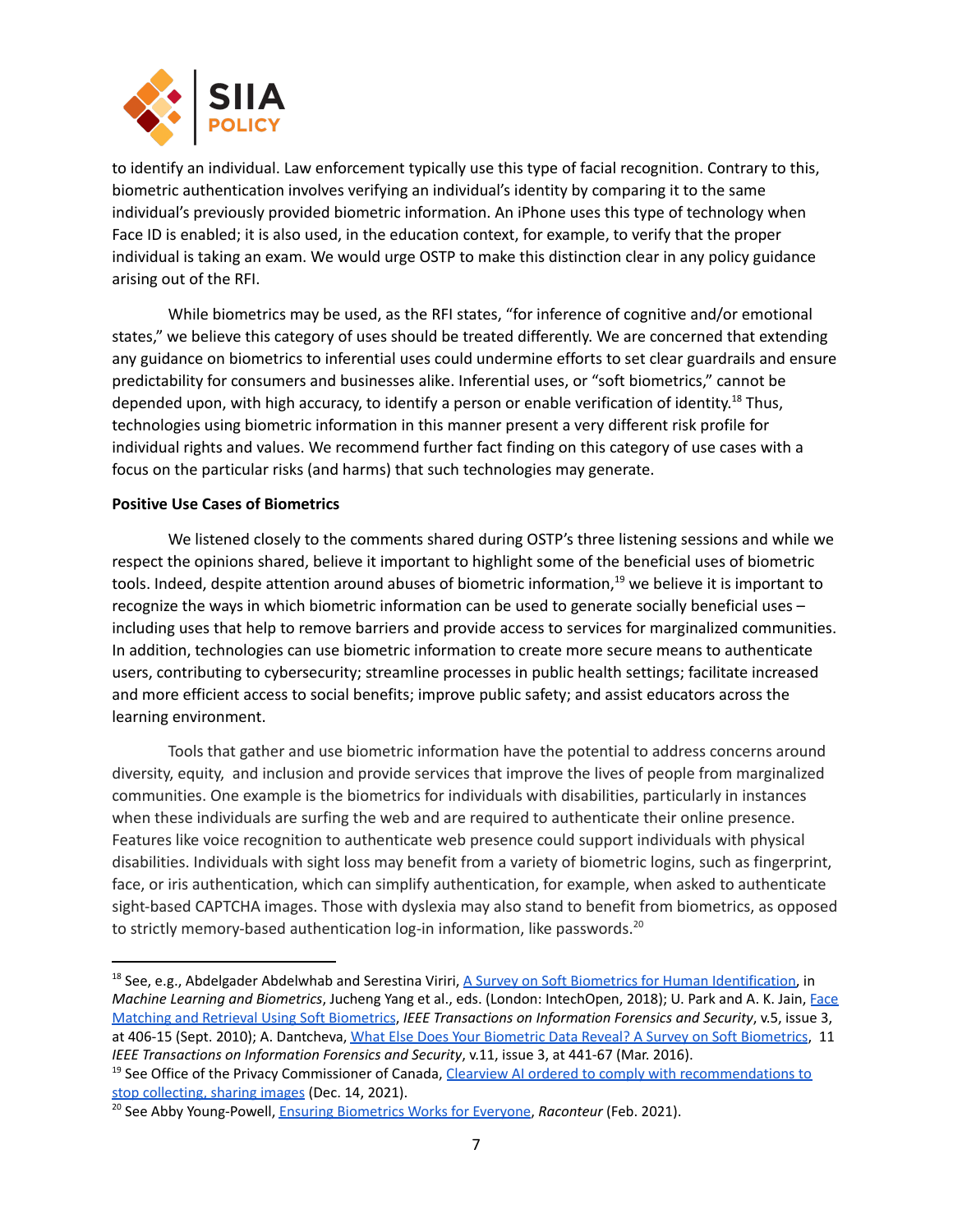

Research suggests that the algorithms and underlying data fueling some biometric technologies like facial recognition technologies need to be further optimized to support all individuals. To date, bias in facial recognition technologies has led to instances of unethical, biased, and/or discriminatory uses for marginalized communities. But biometrics has the potential, once it is fully optimized for use by diverse populations, to decrease inequity and support people of color and people in marginalized communities, particularly if it helps these very communities who are most at-risk for security hacks, credit fraud, and other negative repercussions to accessing their social benefits.

And the facts are compelling that the future of biometrics is bright. Research by the Center for Strategic and International Studies demonstrates that some of the most accurate facial recognition technologies have an error rate of 0.08% in April 2020, down from an error rate of 4.1% in 2014, according to tests conducted by NIST.<sup>21</sup>

We want to highlight a few of the many case studies from our members that reflect socially beneficial uses of biometric information.

- Google built a machine learning system using open-sourced models to expand the database of forms, expressions and physical characteristics of sign language. This gives individuals with disabilities and their caregivers a better understanding of the types of expressions of sign language that exist and creates a continuously updated database of examples.<sup>22</sup>
- TurnitIn, through ExamSoft, provides access to authentication software that education and professional credentialing institutions can use to validate the identity of the test taker. This provides institutions with a means to preserve the integrity of the test-taking experience while also providing easier access to exams and learning environments.
- Adobe has launched a suite of biometric features, including a forward-thinking facial verification (through a selfie) and government ID authentication, as part of its Document Cloud, which can be used to authenticate remote documents and workstreams. The Government ID Authentication tool compares the selfie to the Government ID to authenticate the user, which provides time and cost savings and creates seamless regulatory compliance for banks, private companies and governments alike. Nearly 8 billion signature transactions have taken place in a one-year period, and nearly half of all Fortune 100 companies are using AdobeSign. This is yet another mechanism that will eliminate the cumbersome nature of paper signatures, create efficiencies for consumers and businesses, and can lead to significant gains for marginalized communities, especially communities with disabilities.

# **Federal Privacy Legislation is a Necessary First Step**

Lastly, we encourage OSTP to play a proactive role in supporting efforts underway to advance a general federal privacy bill. Many of the concerns that the public has raised around the uses of biometric technologies dovetail with concerns around privacy. Yet, the United States has no general application privacy law. We strongly endorse the bicameral efforts underway to advance a comprehensive federal privacy law that will provide strong and meaningful consumer protections (such as individual rights to

<sup>&</sup>lt;sup>21</sup> See William Crumpler, "How Accurate are Facial [Recognition](https://www.csis.org/blogs/technology-policy-blog/how-accurate-are-facial-recognition-systems-%E2%80%93-and-why-does-it-matter) Systems – and Why Does It Matter?," Center for Strategic & Intl. Studies (Apr. 2020).

<sup>&</sup>lt;sup>22</sup> Kemal El Moujahid, Machine learning to make sign language more [accessible,](https://blog.google/outreach-initiatives/accessibility/ml-making-sign-language-more-accessible/) Google - The Keyword (Dec. 2021).